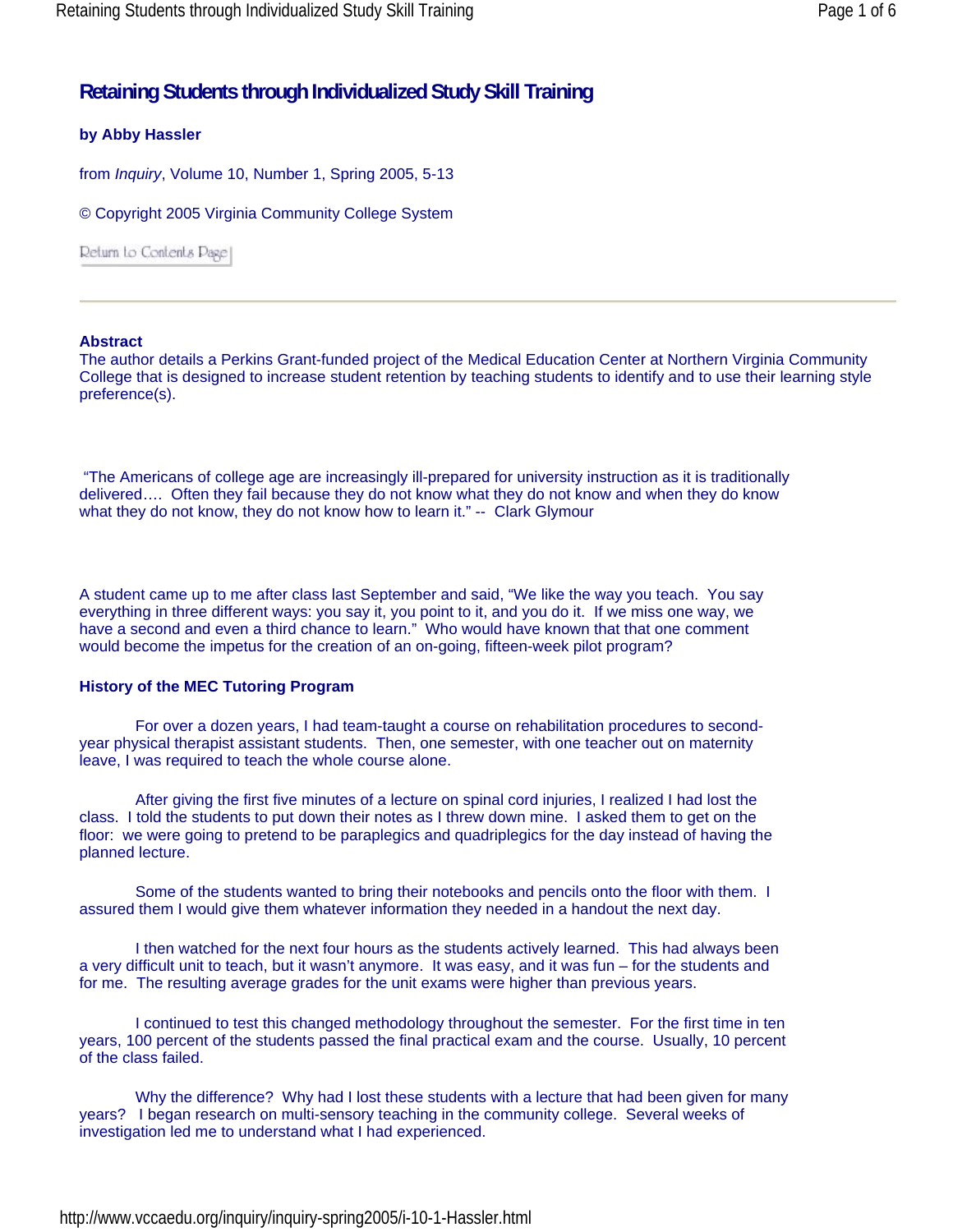This group of students preferred to learn kinesthetically – not just orally, not only by reading or writing, but by doing and incorporating all of their senses. Three months later, this group was given a learning style assessment tool, and the test results illustrated that 19 of the 21 (90 percent) were kinesthetic learners. Though lectures had been supplemented with Power Point presentations using written words, the students very easily lost ground in a lecture where the main instrument of delivery was words.

I informed my assistant dean about the needed changes and my discoveries, and I asked if I might offer an additional one-credit course the next fall to supplement this rehabilitation course. It would be made up of the same material but delivered in a completely kinesthetic and visual way, with no lecture or required reading. She suggested that I apply for a small grant.

My grant proposal, entitled "*How to Increase Retention of Second Year Physical Therapist Assistant Students,*" was presented to our acting dean of allied health, who decided that this idea would be expanded to include all eight programs: dental hygiene, health information technology, emergency medical services, physical therapist assistant, radiology technician, respiratory therapist, medical laboratory technician, and nursing.

Four days before the spring semester, our Perkins Grant and my new position were approved. There was no job description yet, just two women with a lot of the same ideas. Part of the grant included having someone to analyze the retention data from years past and compare it to data at the end of this tutoring grant.

 I realized that waiting for students to come for tutoring after failing their first exam was not the way for me to achieve success with this program. Instead, I took a proactive approach. I brought the eight components to life, and these metamorphosed several times over the course of the next two months.

#### **Program Design**

We crafted the program to

- assess students' learning preferences with the VARK learning style assessment tool;
- give students learning style specific strategies immediately following assessment;
- inform faculty about the learning style makeup of their classes;
- make tutoring available to individuals and small groups in study and test-taking skills, as well specific course content;
- display the *Study Strategy of the Week* newsletter in each classroom;
- at the request of faculty, present some of those study strategies in a class presentation;
- send the *Learning Style Tidbit of the Week* by e-mail to all faculty members, giving anecdotal information from the learning style literature; and
- at the request of faculty, give in-services on how to increase multi-sensory teaching.

The research illustrates that if students can identify their learning styles and are taught strategies to study using their preference(s), their chances of academic success increase. I decided that in order to increase student retention and success, it would be very helpful if all the students in the division could identify how they prefer to learn.

I chose to use the VARK learning style assessment tool, as it is a thoroughly researched tool. In 1987, Neil Fleming and Charles Bonwell designed it for assessing whether a student prefers to learn visually (V), aurally (A), by reading/writing (R), kinesthetically (K), or in some combinations of two, three, or four of these modes. Fleming and Bonwell report that approximately 40 percent of the population is unimodal, having only one preferred mode, whereas 60 percent of the population prefers two or more modes.

 Next, I collaborated with the faculty to test the learning style of all students in the division within the first ten days of the semester. This included approximately 700 students in eight associate's and three certificate degree programs.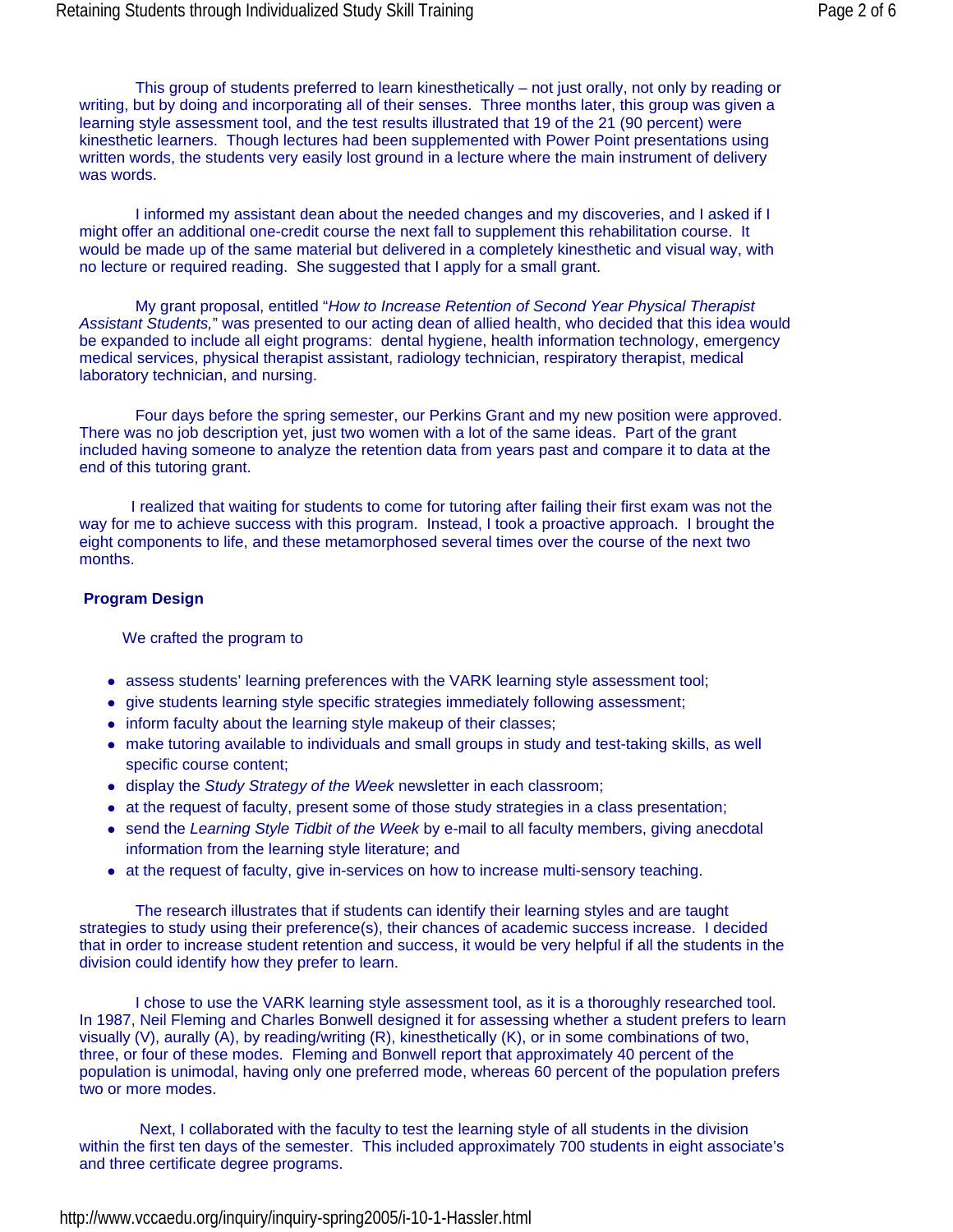In twenty minutes, the students and their teachers were given the VARK questionnaire in their classrooms. These questionnaires were self-graded and then handed in to me, without names attached. I next helped each student to understand what the scores meant, stressed that these distinctions are not to be seen as strengths or weaknesses but preferences, and handed each student six pages of style-specific study strategies. We spent several minutes going over the handout, and I explained my other services to the students. As MEC Tutor, I was available for fifteen hours a week to tutor individuals and small groups on study skills, test-taking strategies, and specific course content – at no charge to the students.

By the third week of the semester, I presented the faculty with the results of the VARK questionnaire for their classes. Usually, I presented this information to the department head (assistant dean) of each program in a 15-20 minute meeting, and I provided copies for their faculty members. The data was supplied on an Excel spreadsheet, including how many students

- were unimodal, identifying which mode;
- were multi-modal, showing which modes;
- did not prefer to learn aurally;
- did not prefer to learn by reading and writing;
- did not prefer to learn aurally AND by reading and writing; and
- preferred to learn by all four modes (VARK learners).

#### **Developing Study Plans**

Originally, we had planned that the bulk of my work would be as a tutor. After one week and fifteen tutoring appointments, however, a new idea was born.

I noticed that all of the students were having the same trouble and seemed to need the same instructions. They did not know how to select the pertinent information from their textbooks and lecture notes. The students needed to condense a vast amount of written material in medical textbooks into a more manageable package for studying. They needed guidance with this skill – using their own learning style preference(s).

To help them master these skills, I constructed a study plan that used an approach of turning every heading and subheading into a question and then either highlighting, underlining, and/or writing only those words that answer that question. The students were directed to express the answers to their formulated questions in their own words. They were instructed not to memorize words until they first have some meaning and association. Visual learners were asked to draw pictures, develop their own symbols and abbreviations, and to use flow charts, different color markers, and upper case letters. Aural learners were to record the question and answer it in their own words using a tape recorder, to read it aloud many times over, and/or to tell a friend what they had just read. Kinesthetic learners were advised to make up a story, to use an example and relate the concept to something they know already, and/or to use their bodies to act out the concept (if possible).

#### **Newsletters and Demonstrations**

This study plan became the first edition of *The MEC Tutor Presents*: *Study Strategy of the Week*, a newsletter I created that was first posted on bulletin boards around the building and then (by popular demand) made available in every classroom.

I wrote another six newsletters on topics such as organizing study time, organizing class notes, and completing required reading before attending a lecture. Many students and teachers expressed their satisfaction with these strategies. The newsletter was an overnight success.

Nevertheless, some students needed for these study strategies to be demonstrated to them. A handout alone just did not lead to full comprehension; they wanted to learn exactly how my methods could be used with their textbook and their notes. After another week and another ten students, I decided that I needed to take this idea into the classrooms, as I did not have enough hours to show all the students individually.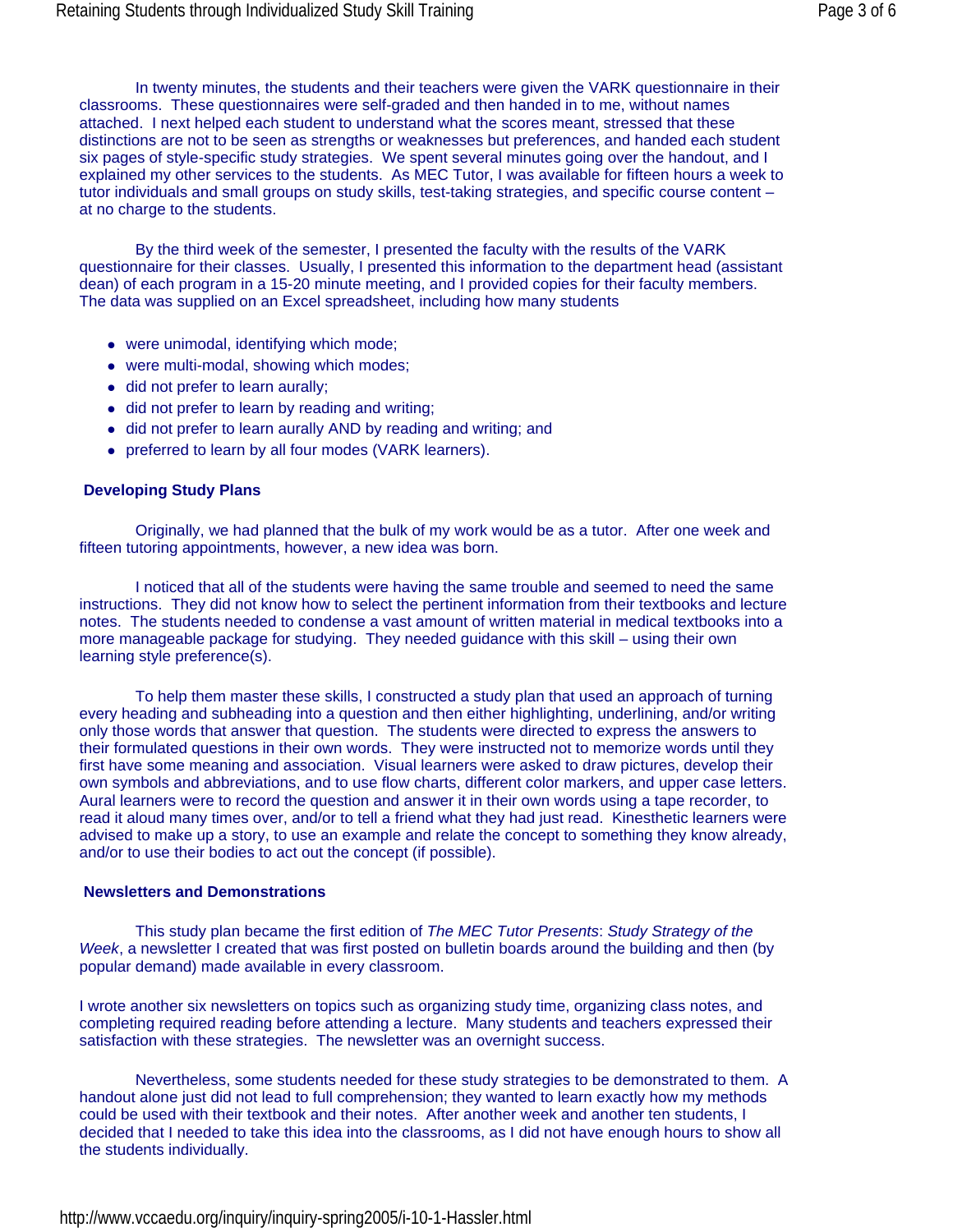So, for the next week, I presented these methods to first-year students in four of the eight associate's programs – in their classrooms – and the information was very well received.

By this point in our program, I was being stopped in the hall by members of the faculty asking me if I thought the way they were about to do a presentation was a good way to reach all styles of learners. I was asked for articles, books, or any other resources that would give guidance on how to teach in a multi-sensory way. They wanted to reach those visual and kinesthetic learners who could not be reached as effectively with just a lecture and a word-based Power Point presentation.

My job description grew further with the inception of the *Learning Style Tidbit of the Week*, where I quoted anecdotes from the learning style literature. At the request of faculty, I also started meeting with them one-on-one, and I gave an in-service presentation at department faculty meetings, as well.

#### **Learning Style Preferences of Students Seeking Help**

Ten weeks into this semester, fifty-eight students had sought tutoring assistance. (See chart.) Of these, only three students came for assistance on specific course content; the others wanted help learning how to study efficiently using their respective learning styles.

The majority of the students who came to see me were those that preferred learning in all four modes (VARK). They represented 48 percent of the total. (Typically, Fleming and Bonwell report, some 30 percent of the population are VARK learners.) The Kinesthetic (K) learners represented another 13 percent of those seeking help, and the trimodal learners who were missing the Read/Write preference (VAK) came in significant numbers, at 14 percent.

Fleming explains that those with all four preferences – VARK – very often need all four preferences to learn. He states that these students may feel anxious if they do not use *all* of their learning styles. Indeed, many of the VARK students came in with high frustration levels, complaining that they were having difficulties learning from just the written and spoken word. Some were in classes that were primarily lecture (A & R), so there were few opportunities for them to use their V and K preferences – to see, touch, feel, act out, and do what they needed to learn. I steered them toward videos and visuals via models or through computer software, and I taught them how to draw diagrams from their notes, to study by speaking out loud, to rewrite important words, and to make up stories using necessary concepts. Indeed, they did not feel comfortable until they used all four modes.

Our kinesthetic learners (K) were struggling with the vast amounts of material presented in lecture format. They yearned for examples before concepts. In fact, they often tuned out the conceptual learning early on in the textbook and lecture, waiting anxiously for the reality that comes afterwards. Often their lecture notes were sparse, full of holes, disorganized. They really enjoyed practical sessions, case studies, and problem solving, as well as see it, touch it, smell it, and do it. As Fleming and Bonwell predicted, they found multiple choice questions almost impossible, did not like to read the textbook, and felt an intense dislike for memorizing lists and difficult medical terms.

Like these kinesthetic learners, the VAK students also had trouble with multiple choice questions, the textbook, and memorizing lists and difficult medical terms. These students needed to be shown how to use the other three modes to accomplish learning the information from their textbooks and lecture notes. This may not come easily to someone who does not prefer to learn via R (reading/writing). Unfortunately, often times a person prefers not to learn a certain way because for some reason they are unable to learn that way. For these VAK students, I followed Fleming and Bonwell's suggestions and used the same strategies needed for those with all four preferences, the VARKs. They too needed to be taught how to use the V (visual) and K (kinesthetic) preferences to make up for not having the R (reading/writing) as part of their learning style profile.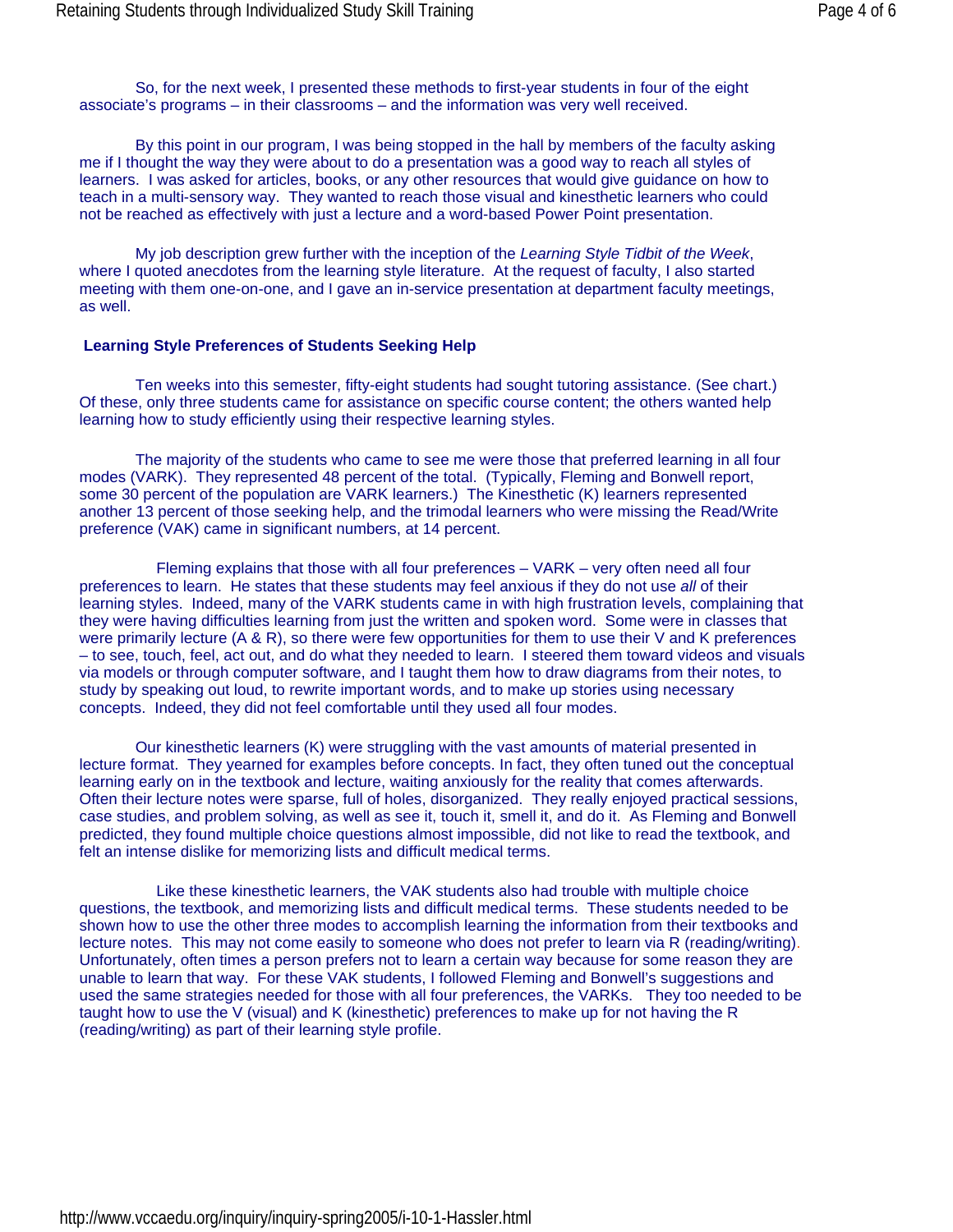

## Learning Preference(s) of 58 Students Seeking Tutoring Help

V=Visual A=Aural R=ReadWrite K=Kinesthetic

Chart-Copyright Hassler, A March, 2004

### **Initial Success**

Although I do not yet have retention data for this study, I do have multiple reports of success.

Results from the first-year student evaluation of the project were quite favorable. When asked if the program of identifying learning styles and recommending study strategies was helpful, 88 percent responded that it was. Some 77 percent of the students reported that they read the Study Strategies of the Week. And 72 percent stated that they have applied this new information.

For example, the emergency medical services program reported an improvement in the median score on one exam after the class was instructed in how to condense information from the textbook and lecture notes.

 One multi-modal VARK student (who had previously been on academic probation) came into my office to thank me. I did not recognize her; she looked about 10 years younger than when I had first met her. She confided that she had received a 92 percent on her midterm and was no longer on probation; she explained that she had done everything that I had suggested she do and stated that she was able to